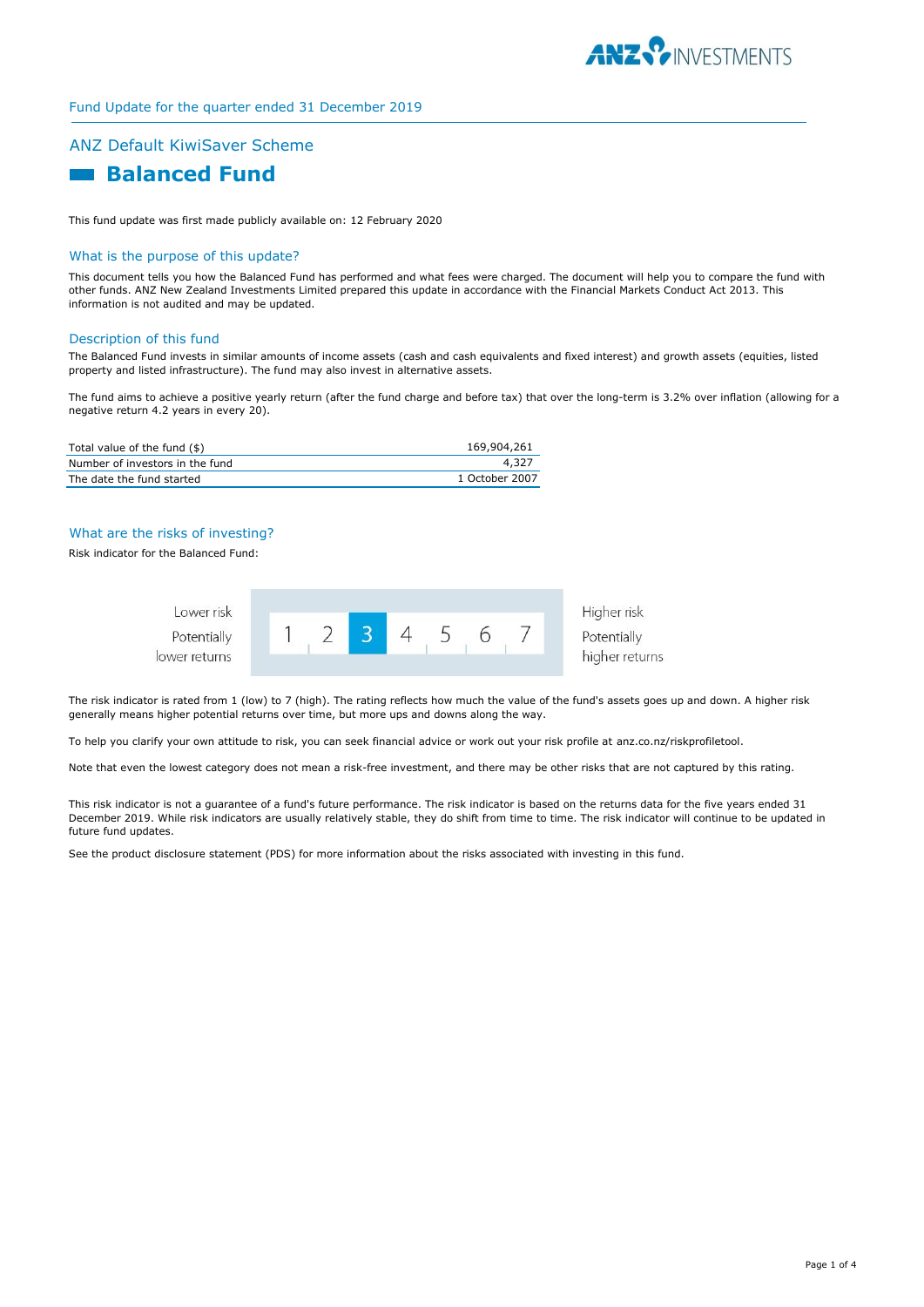## How has the fund performed?

|                                               | Average over past<br>five years | Past year |  |  |
|-----------------------------------------------|---------------------------------|-----------|--|--|
| Annual return                                 |                                 |           |  |  |
| (after deductions for charges and tax)        | $6.21\%$                        | 14.46%    |  |  |
| <b>Annual return</b>                          |                                 |           |  |  |
| (after deductions for charges but before tax) | 7.20%                           | 16.07%    |  |  |
| Market index annual return                    |                                 |           |  |  |
| (reflects no deduction for charges and tax)   | 7.97%                           | 15.66%    |  |  |

The market index annual return is calculated using the target investment mix and the indices of each asset class.

Additional information about the market index is available in the statement of investment policy and objectives on the offer register at www.discloseregister.companiesoffice.govt.nz.



## **Annual return graph**

This shows the return after fund charges and tax for each of the last 10 years ending 31 March. The last bar shows the average annual return for the last 10 years, up to 31 December 2019.

**Important:** This does not tell you how the fund will perform in the future.

Returns in this update are after tax at the highest prescribed investor rate (PIR) of tax for an individual New Zealand resident. Your tax may be lower.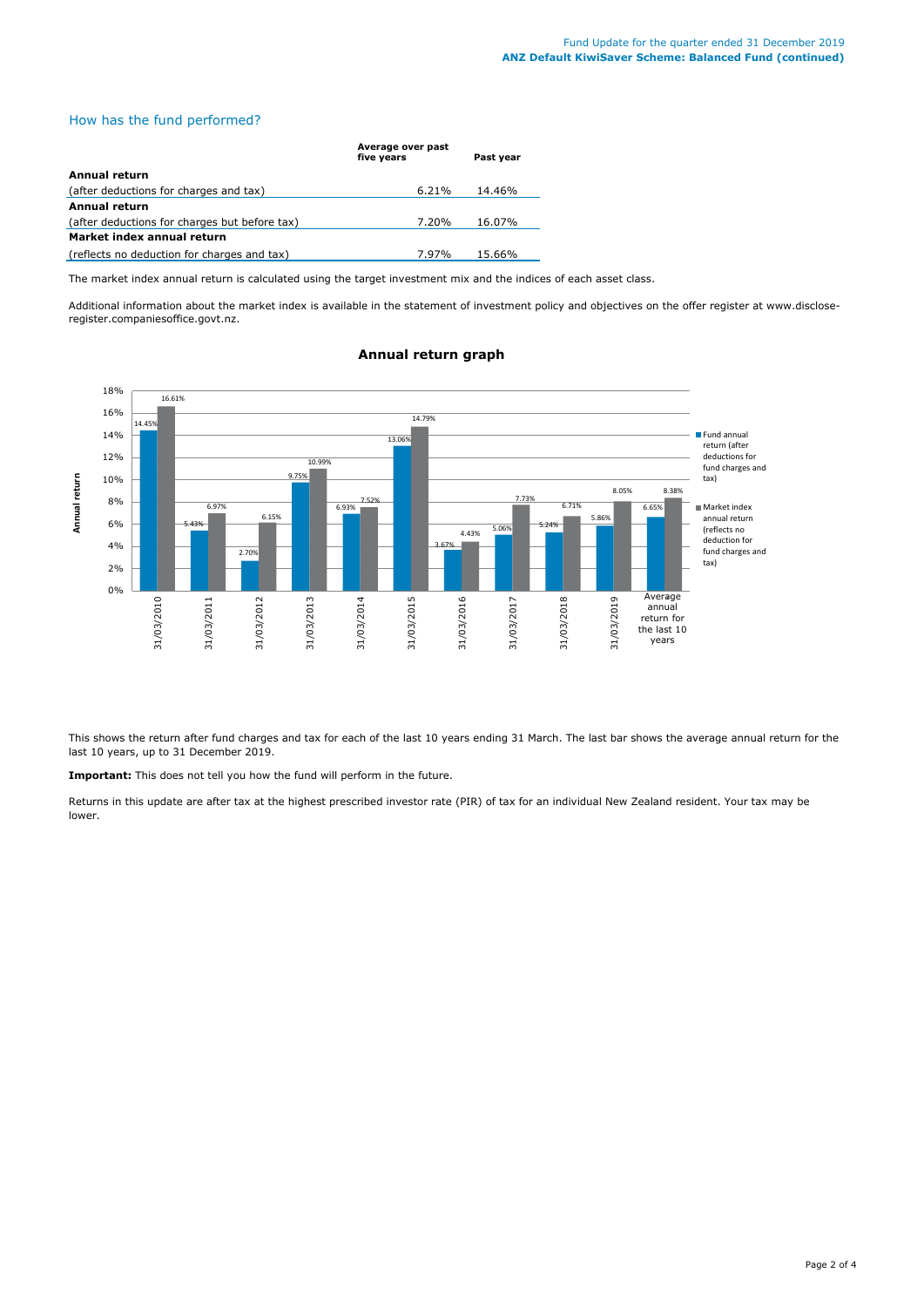# What fees are investors charged?

Investors in the Balanced Fund are charged fund charges. In the year to 31 March 2019 these were:

|                                             | % of net asset value          |
|---------------------------------------------|-------------------------------|
| Total fund charges <sup>1</sup>             | 0.95%                         |
| Which are made up of:                       |                               |
| Total management and administration charges | 0.95%                         |
| Including:                                  |                               |
| Manager's basic fee                         | $0.90\%$                      |
| Other management and administration charges | 0.05%                         |
| Total performance based fees                | 0.00%                         |
|                                             | Dollar amount per<br>investor |
| <b>Other charges</b>                        |                               |
| Membership fee <sup>2*</sup>                |                               |

\* From 1 April 2019, the membership fee was removed for members under 18 years and reduced from \$24 to \$18 per year for all other members.

Investors are not currently charged individual action fees for specific actions or decisions (for example, for withdrawing from or switching funds). See the PDS for more information about Scheme fees.

Small differences in fees and charges can have a big impact on your investment over the long term.

## Example of how this applies to an investor

Sarah had \$10,000 in the fund at the start of the year and did not make any further contributions. At the end of the year, Sarah received a return after fund charges were deducted of \$1,446 (that is 14.46% of her inital \$10,000). Sarah also paid \$24 in other charges. This gives Sarah a total gain after tax of \$1,422 for the year.

## What does the fund invest in?

## **Actual investment mix<sup>3</sup> Target investment mix<sup>3</sup>**

This shows the types of assets that the fund invests in. This shows the mix of assets that the fund generally intends to invest in.